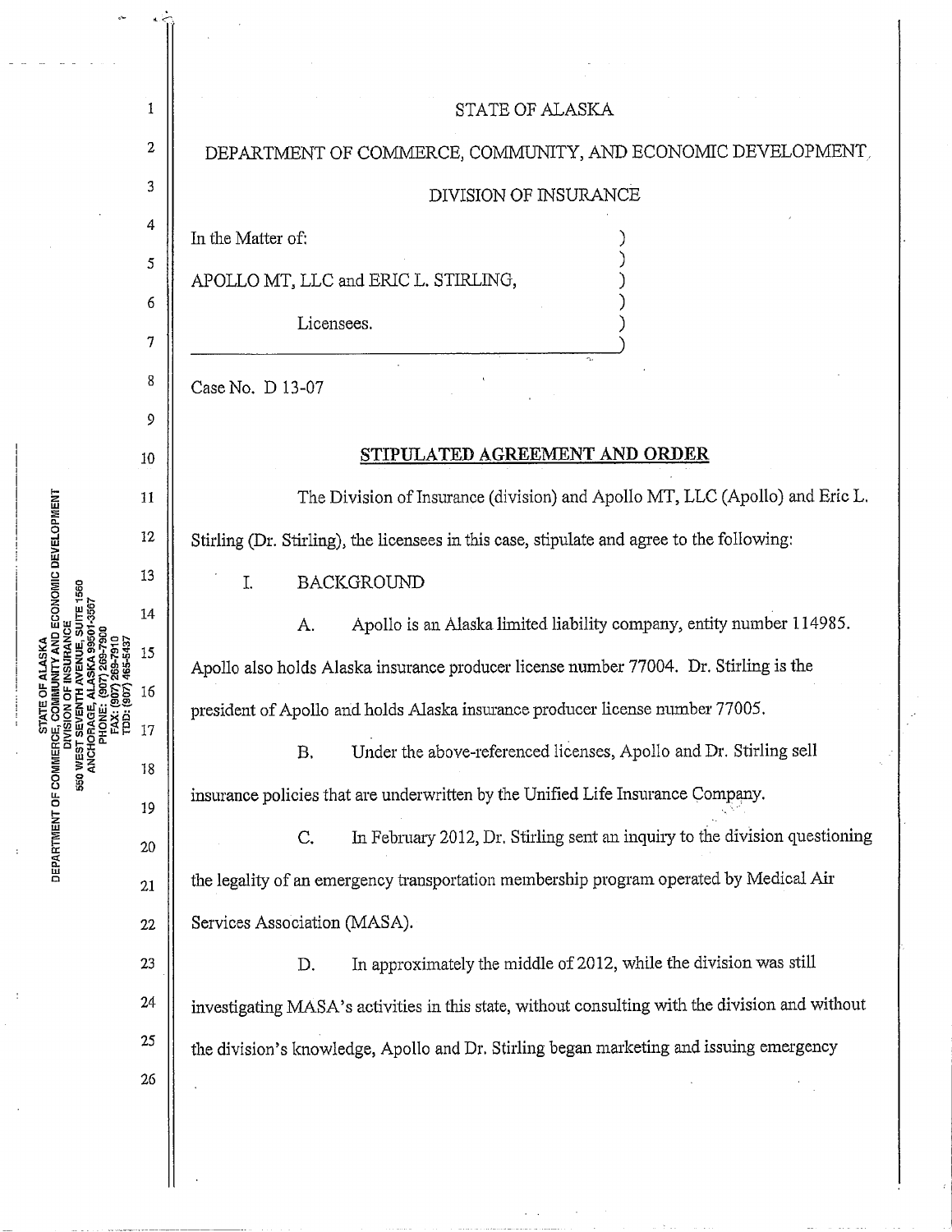transportation memberships, which, upon later review, the division found to be comparable to <sup>2</sup>  $\parallel$  the MASA program.

 $\begin{array}{c|c|c|c|c|c} \n3 & \n\end{array}$  E. In August 2012, the division and MASA entered into a Stipulated Agreement and Order, which clearly stated that the MASA membership program is insurance and that MASA had been transacting insurance in Alaska without the necessary certificate of authority. See Case No. D 12-04.

F. In December 2012, Dr. Stirling sent an inquiry to the division regarding the status of its investigation of the MASA program and the division provided Dr. Stirling with  $_{10}$  | the agreement and order No. D 12-04.

G. Even after his inquiry and receipt of the MASA settlement, Dr. Stirling and Apollo continued to market an association membership program, which was operated under the name of Medical Transport Association, Apollo Medi Trans, or AMT (hereinafter collectively referred to as MTA). MTA is an emergency transportation membership program sold in Alaska through its website and direct response marketing. This association membership program currently has approximately 20 Alaska members.

H. In late 2012 and early 2013, the division reviewed available MTA membership program information, including the member services agreement, information 20 provided on the Apollo or MTA websites, and information provided by Dr. Stirling, in response  $\begin{array}{c|c|c|c} 21 & \end{array}$  to the division's request for information about Apollo's MTA membership program and  $_{22}$  | transactions in Alaska.

23 || I. The MTA membership program is insurance and Apollo and Dr. Stirling  $24$  | have been transacting insurance in Alaska without a certificate of authority as required under  $\frac{25}{1}$  AS 21.09.010 since they started the program.

26

19

18

4

 $\mathbf 1$ 

5

6

7

8

 $11$ 

12

13

14

15

16

17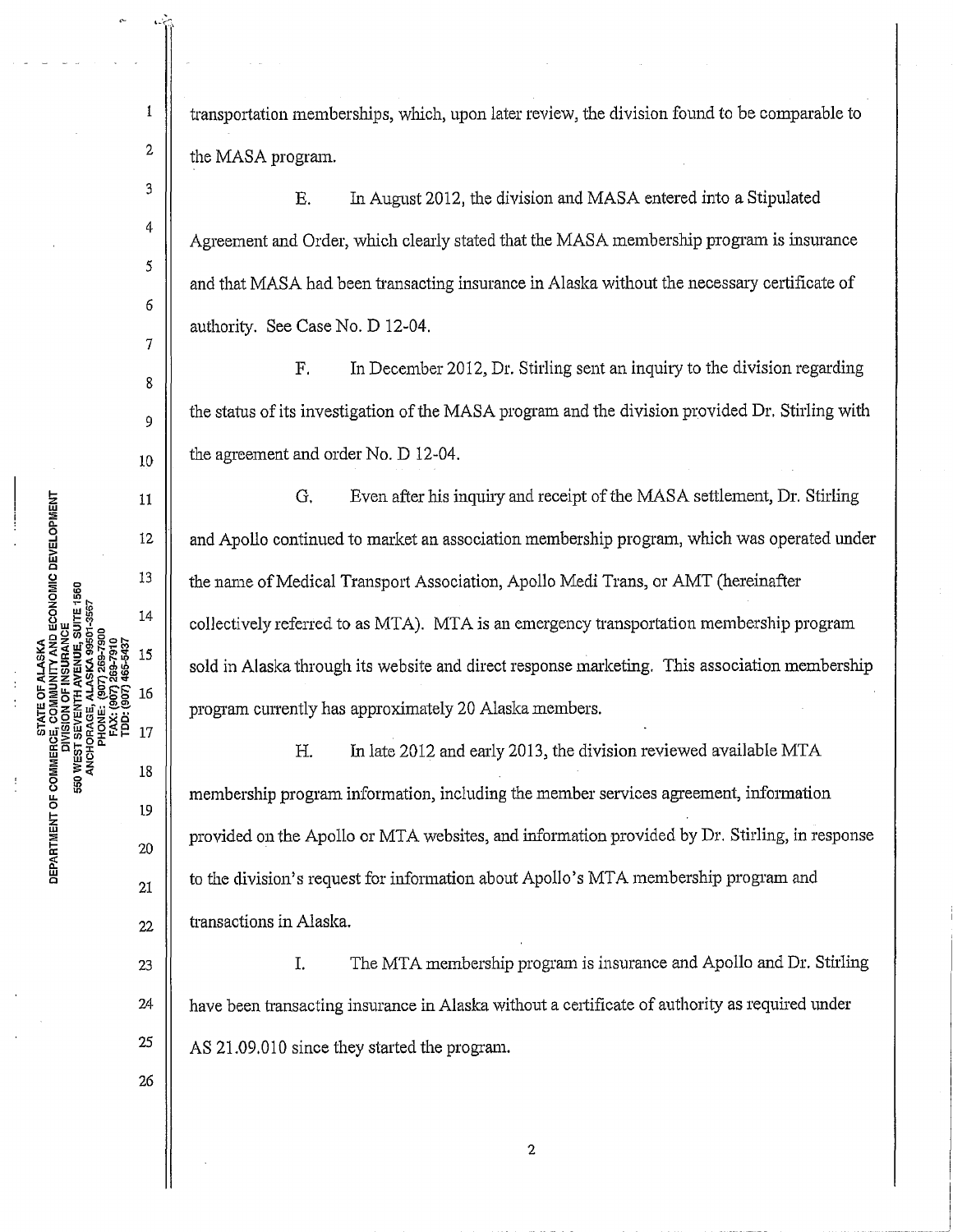1 | J. By transacting insurance without a certificate of authority as required by <sup>2</sup>  $\parallel$  Alaska law, Apollo and Dr. Stirling have violated AS 21.36.360.

## II. TERMS OF SETTLEMENT

1. Dr. Stirling and Apollo and its affiliates or representatives will immediately cease offering and marketing the emergency transportation membership program in Alaska. Apollo's website and any other website or any other means that may solicit or reference MTA memberships, including any advertising or promotional material accessible by  $_{10}$  | Alaska consumers will make clear that Apollo's MTA membership program is not available in Alaska.

2. On or before June 5, 2013 Apollo and Dr. Stirling will terminate all existing membership agreements and refund all membership fees paid by Alaska residents for the membership program since its inception, including any and all Alaska residents who may have purchased a membership and subsequently terminated the membership, unless a full refund has already been made.

3. No later than June 28, 2013, Apollo and Dr. Stirling will submit a report to the division showing the number of memberships terminated and the dollar amount of the refunds made.

4. Neither Dr. Stirling nor Apollo nor its affiliates or representatives will  $_{22}$  | offer a new membership program in any form in Alaska. If Dr. Stirling or Apollo or any 23 | affiliate or representative of Apollo desires to develop another membership program in any 24 | form in Alaska in the future, Apollo or Dr. Stirling will notify the division and provide  $25$   $\parallel$  evidence that the program is in compliance with Alaska laws before implementing such a program in Alaska.

3

4

5

6

7

8

9

 $11$ 

12

13

14

15

16

17

18

19

20

 $21$ 

26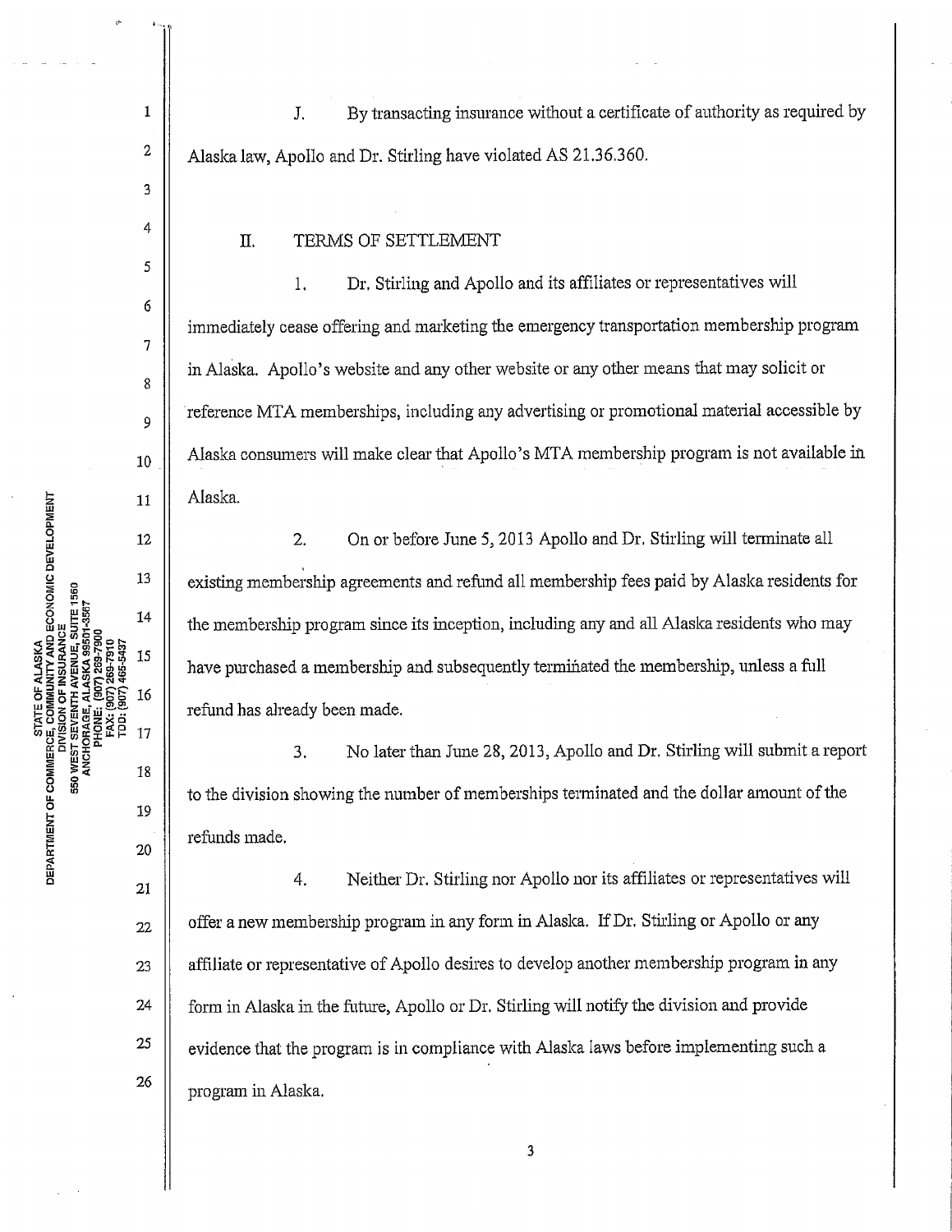5. Apollo and Dr. Stirling agree to pay a civil penalty under AS 21.36.910 in the amount of \$20,000, with \$15,000 suspended. The unsuspended portion of the penalty is payable three months from the date Apollo and Dr. Stirling are notified that the director has signed the order approving this agreement.

6. In the event Apollo or Dr. Stirling violates Alaska's insurance laws during the next five years, the suspended portion of the penalty referenced in paragraph 5 will be reinstated. They also will be subject to any and all sanctions authorized by the insurance code including imposition of additional fines or penalties.

7. By signing this agreement, Apollo and Dr. Stirling understand and agree that any failure to comply with the conditions of this agreement will be grounds to revoke, suspend, or not renew Alaska insurance license #77004 and #77005.

8. Apollo and Dr. Stirling understand that this agreement is not binding on the parties unless and until the director signs the order approving the agreement.

 $DATED: 5 - 29 - 13$ 

DIVISION OF INSURANCE

Life/Health Actuary

mplel By: ie Campbell

DATED:  $\frac{1}{2}$  /2 /2013

21 22 23 24

25

26

a: 20

19<br>External<br>External<br>External<br>20

550 WI

 $\frac{\mathbf{r}}{\mathbf{r}}$ 

ECONOMIC DEVELOPMENT

 $\blacksquare$  ii  $\blacksquare$ 

1

2

3

4

5

6

7

8

9

10

11

12

13

 $14$ 

15

16

 $17$ 

18

APOLLO MT, LLC By:

Stirling resident

 $Er$ agl indiv 4